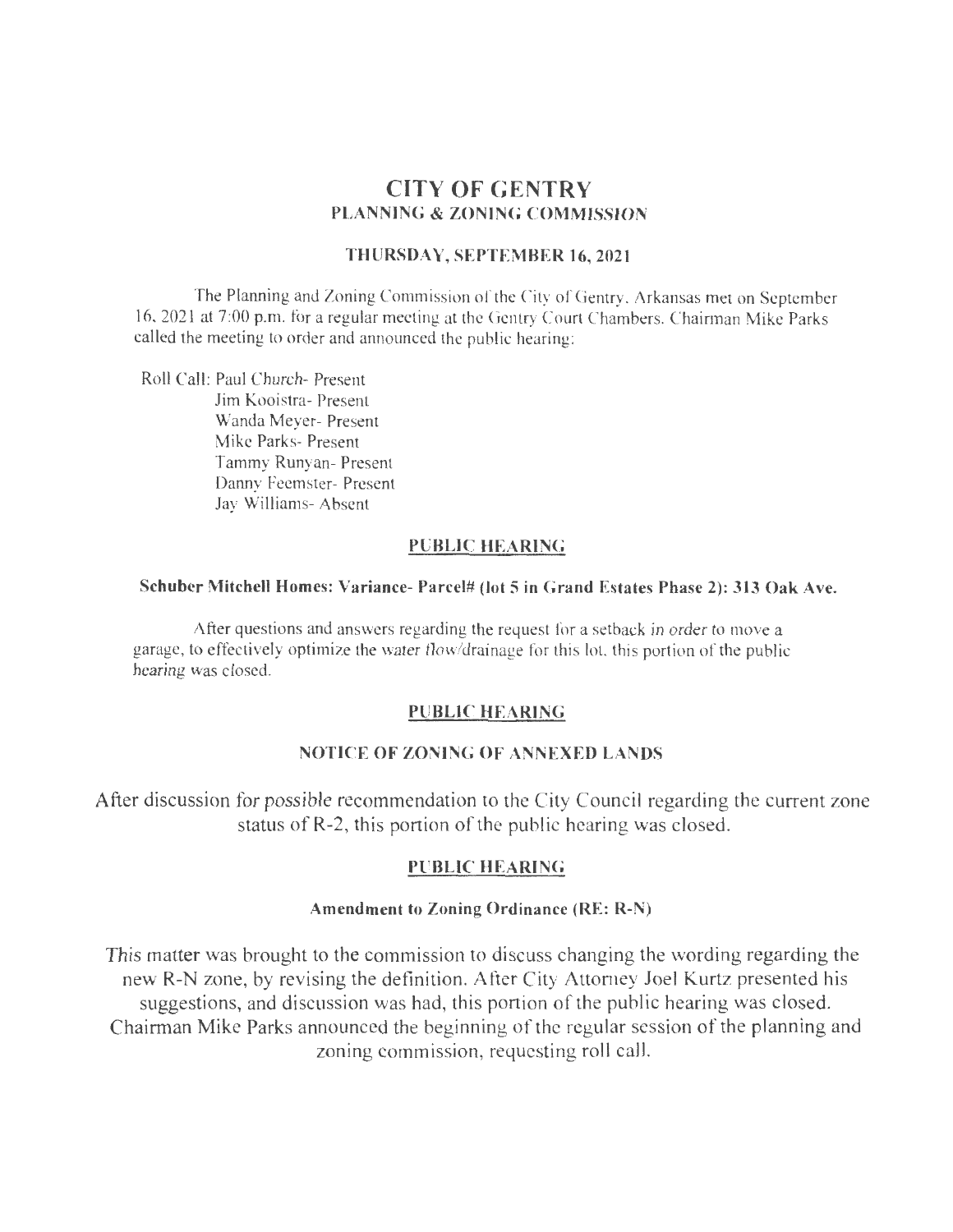# **PLANNING COMMISSION:**

**ROLL CALL:** Church- Present Kooistra- Present Meyer- Present Parks- Present Runyan- Present Feemster- Present

## **MEMBERS ABSENT: Williams**

Others in attendance: City Attorney Joel Kurtz, City Clerk Jenny Trout, Janie Parks. Delton Williams, Larry Curran, Jr. & Misty, Patrick Foyt. and others.

### **Review of the Minutes of the August 19, 2021 Regular Meeting:**

**Motion:** Church- to approve the minutes as written **Second:** Runyan **Roll Call:** Church-yes Parks-yes **Motion Passed.**  Feemster-yes Meyer-yes Kooistra-yes Runyan-yes

# **1). Schuber Mitchell Homes: Variance- Parcel# (lot 5 in Grand Estates Phase 2): 313 Oak Ave.:**

After discussion with the engineering representative for Schuber Mitchell Homes:

**Motion:** Church- to grant the Variance regarding the setback for the garage. contingent on the engineering and, ALL possible measures are taken to resolve this issue for any future builds **Second:** Kooistra

| <b>Roll Call:</b> Church-yes | Feemster-yes | Kooistra-yes |
|------------------------------|--------------|--------------|
| Parks-yes                    | Meyer-no     | Runyan-yes   |
| Motion passed.               |              |              |

### **2). Notice of Zoning of Annexed Lands: (Sunset Ridge):** After consideration:

**Motion:** Church- to recommend to City Council this area be zoned as R-2 **Second:** Runyan **Roll Call:** Church-yes Parks-yes **Motion passed.**  feemster-yes Meyer-yes Kooistra-yes Runyan-yes

### **3). Amendment of Zoning Ordinance (RE: R-N):** After consideration:

**Motion:** Meyer- to accept the proposed amendment and, recommend to City Council for acceptance **Second:** Kooistra **Roll Call:** Church-yes Meyer-yes **Motion passed.**  Feemster-yes Runyan-yes Kooistra-yes Parks-yes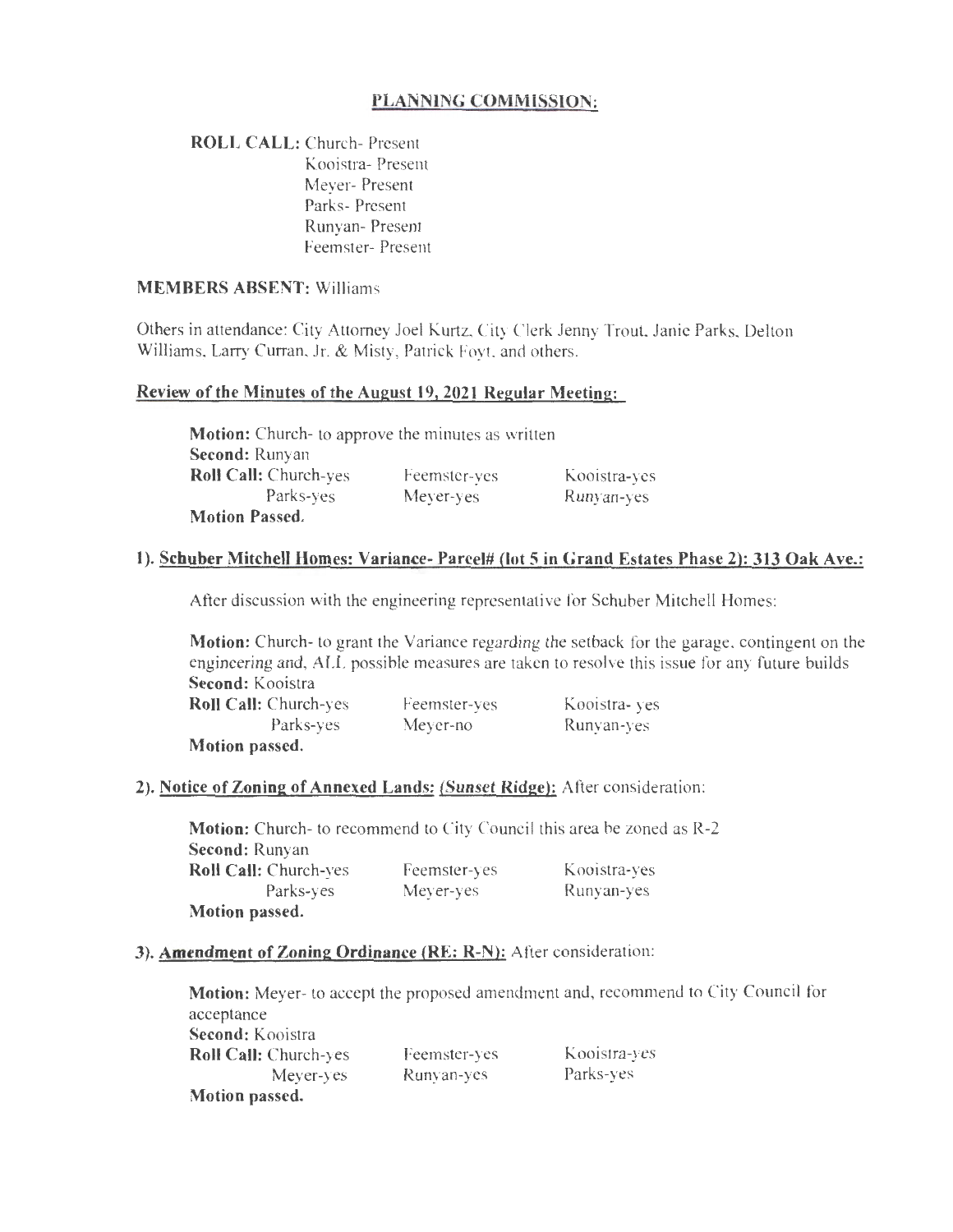**4). Collins- Concept Review: Sub-sketch plan:** Representative Patrick Foyt presented commission members with a "review only" sketch plan and, asked for feedback regarding said plan for a 4-unit townhouse development. After discussion with regard to setbacks, drainage and street issues, the commission suggested further research be done and the plan brought back at a later date, providing more clarity with regard to the plan.

**5). Switzer Living Trust: Lot Split- Sketch Plan J- Parcel# J 0-00658-000:** Atler lengthy discussion regarding drainage issues, flooding, traffic and lot size, as well as the commission's suggestion that a  $3^{rd}$  party have an opportunity to review the drainage/flood plan and, ownership of the surrounding property be provided:

**Motion:** Meyer- to deny the sketch plan until a better idea of drainage and, road improvements for Robin Road are provided **Second:** Runyan **Roll Call:** Church-yes Parks-yes **Motion passed.**  Feemster-yes Meyer-yes Kooistra- yes Runyan-yes

**6). Switzer Living Trust: Lot Split- Preliminary - Parcel# 10-00658-000:** Having previously denied the Sketch Plan, this matter was dismissed.

# **7). Julian & Roxanne Goslee: Tract Split & Lot Line Adjustment- Parcel# 10-00148-424; Dawn Hill East Rd.:** After consideration:

**Motion:** Church- to approve the Tract Split & Lot Line Adjustment as proposed **Second:** Kooistra **Roll Call:** Church-yes Meyer-yes **Motion passed.**  Feemster-yes Runyan-yes Kooistra-yes Parks-yes

# **8). Kenneth & Karen Lambert: Lot Split- Parcel# 10-00148-600; 21449 Marion Lee Rd.:**

**Motion:** Church- to approve the lot split **Second:** Runyan **Roll Call:** Church-yes Meyer-yes **Motion passed.**  Feemster-yes Runyan-yes

Kooistra-yes Parks-yes